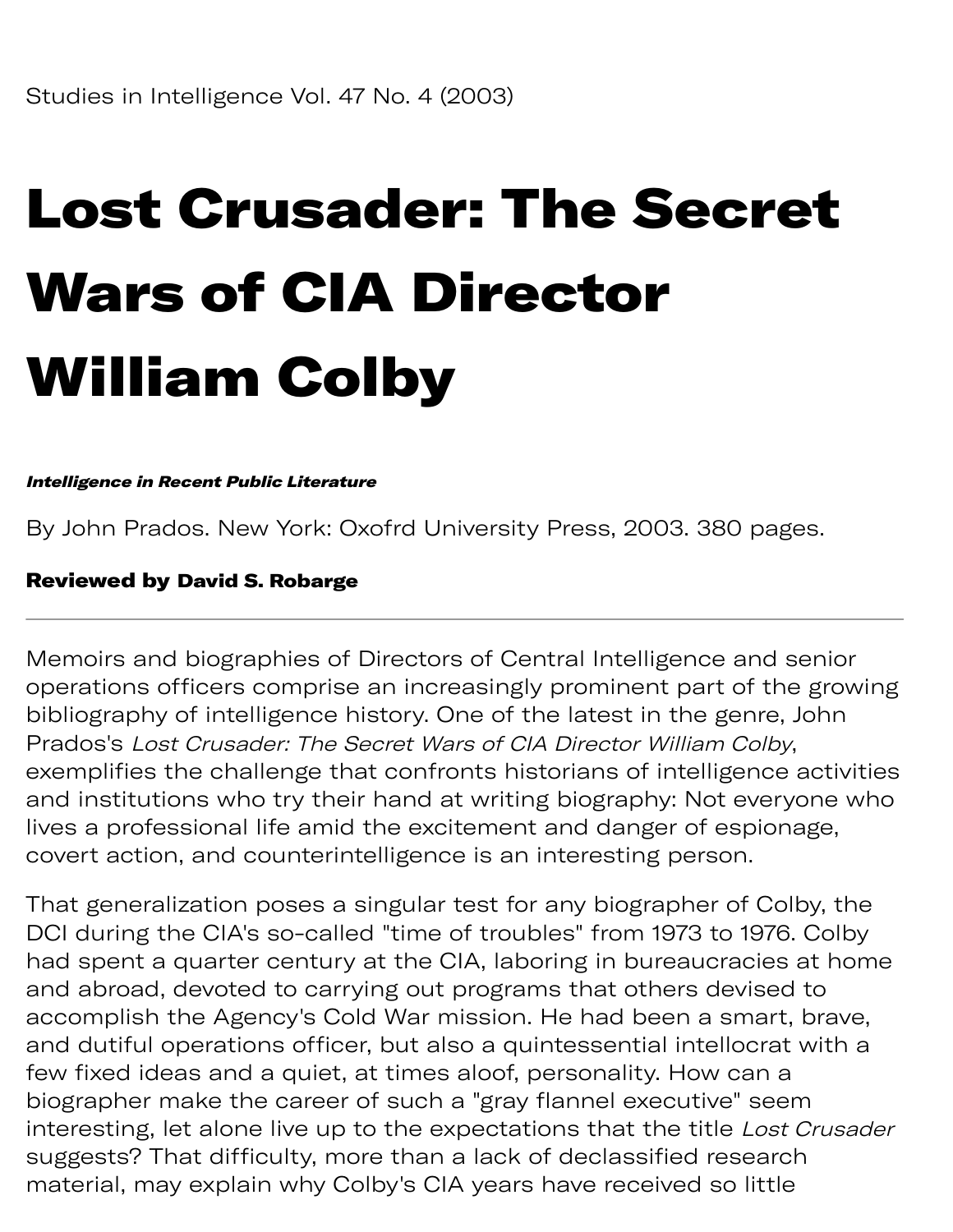y explain why C y s CIA y attention. Until Prados's book, Colby had written more about himself than others had penned.1

Colby is most remembered for his beleaguered effort as DCI to rescue the Agency from the political tempests of the mid-1970s and to regain some of its lost prestige through his policy of controlled cooperation with congressional investigators and termination of illegal or unethical Agency undertakings. Earlier parts of his life in intelligence work deserve recounting, however, and Prados does so comprehensively: OSS commando in World War II; covert action operator with the Office of Policy Coordination; head of Agency activities in Italy and Vietnam; chief of the Far East Division; director of pacification programs in Vietnam (including the notorious PHOENIX program2); Executive Director/Comptroller; and Deputy Director for Operations.

Surviving contentious confirmation hearings that highlighted his association with PHOENIX, Colby replaced James Schlesinger in the Seventh Floor hotseat in September 1973. It was one of the worst times in the Agency's history to become DCI. The Democrat-controlled Congress was reasserting itself against weakened President Nixon, and the CIA- always a convenient whipping boy--was itself vulnerable because of its tenuous connection to Watergate. Colby started his tenure with a limited mandate: to use his experience at the CIA to reorganize the Agency's bureaucracy and redirect its activities. Colby's management was basically defensive and reactive: He sought to defuse and avoid controversy rather than risk creating or perpetuating it through dynamic leadership. He tinkered with some of the Agency's structure and processes, mostly to good effect, but he scarcely could be called an innovator or a visionary. And although the White House and the NSC encouraged him to be a more assertive chief of the Intelligence Community, they did not provide him with the authorities and political backing that he needed to accomplish much in that area.

The larger history of Colby's directorship reads like a tragedy. It opened with a disastrous intelligence failure (the unpredicted war between Egypt and Israel); included a potential intelligence windfall that brought mostly disappointment (the GLOMAR project3) and a major internal dust-up (the firing of counterintelligence chief James Angleton); suffered through the collapse of South Vietnam and the loss of uncounted intelligence assets; and climaxed in the turmoil of the Senate and House investigations (prompted by revelations of Agency misdeeds, particularly spying on American radicals and intercepting US mail sent to and from the Soviet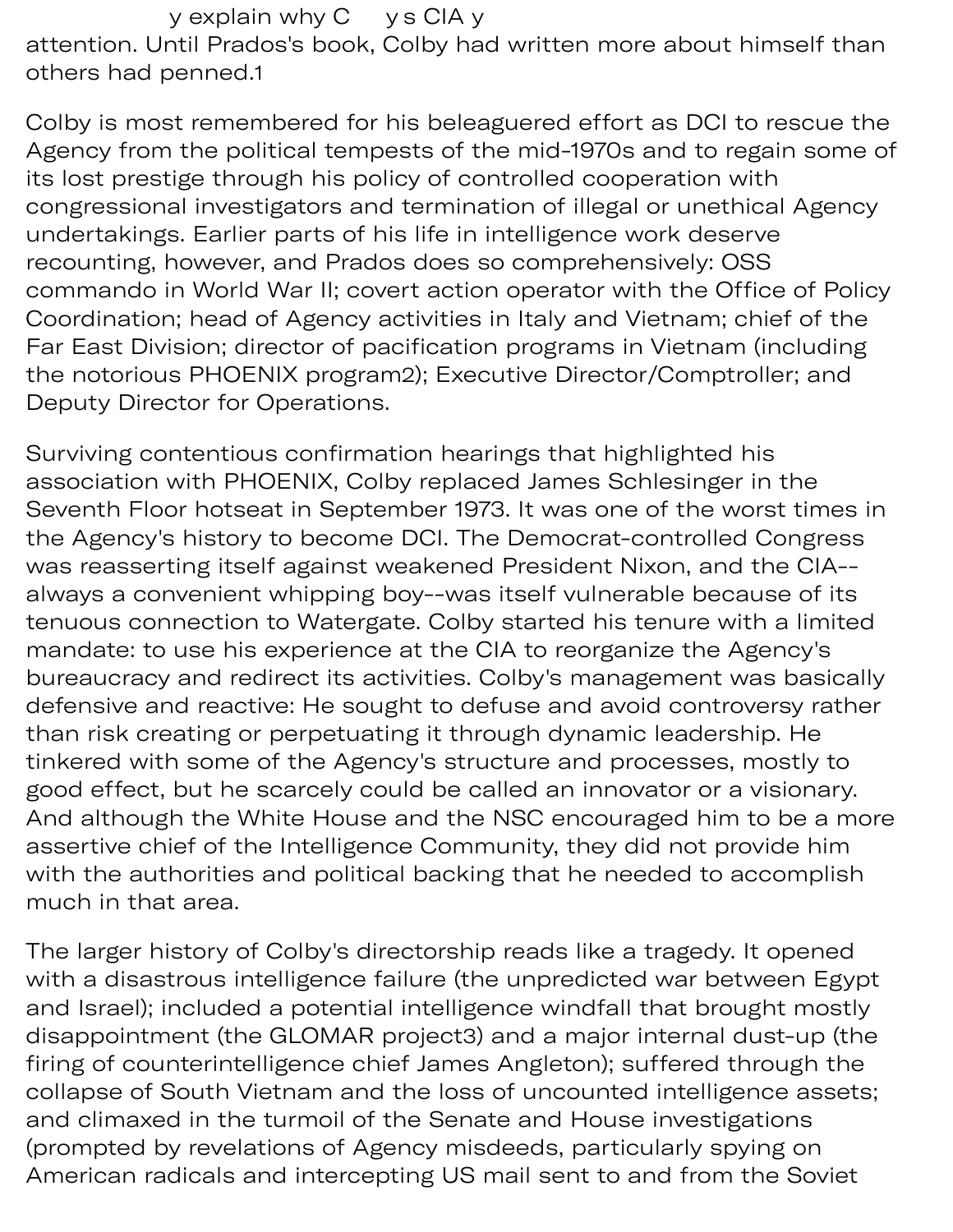## Union).

Throughout all this strife, Colby had no patrons at the White House, which treated him more as a senior staffer than as the President's chief intelligence officer. (His own missteps in dealing with the Ford Administration did not help.) His tenure ended clumsily, with a premature dismissal and an awkward recall to temporary service while his successor, George Bush, awaited confirmation. At the changing of the guard ceremony in the Agency auditorium in January 1976, the applause for the new DCI had barely subsided when the former one slipped away in his wife's old Buick. Colby retired, as The Washington Post reported at the time, "a victim of changing public attitudes and the revelations that he himself had set in motion."4

Prados, an independent scholar now attached to the National Security Archive, is well qualified to write a book covering the years of Colby's career, if not a biography of the man himself. Prados's previous work on Vietnam, covert actions, the NSC, US analysis of Soviet strategic weapons, intelligence in the Pacific theater during World War II, and military war games demonstrates that he is one of America's most prolific and insightful historians of national security and intelligence issues. Two hallmarks of his books are thorough, often pathbreaking, research in public records and aggressive use of declassification procedures. These qualities are evident in Lost Crusader, as Prados adds to the standard accounts of CIA's overseas exploits and of White House and congressional dealings with the Agency in the mid-1970s.

Prados's skills and knowledge in those areas, however, do not necessarily suit him to the task of writing biography, which requires a flair for characterization and description and an ability to strike the proper balance between the life and the times--to offer enough context to set the individual in period and place without losing sight of him. Prados handles the narrative of Colby's curriculum vitae in a workmanlike fashion, and some of his problem here is the bland personality of his subject. But in a biography, the less captivating attributes of the main character or lacunae in the documentary record of his career cannot be offset with lengthy accounts of Agency operations and bureaucratic developments with which, at least based on the material presented, Colby's involvement can only be discerned by inference.

In his preface, Prados writes that Lost Crusader "is offered for several reasons, the most important being that it is a parable for today, when the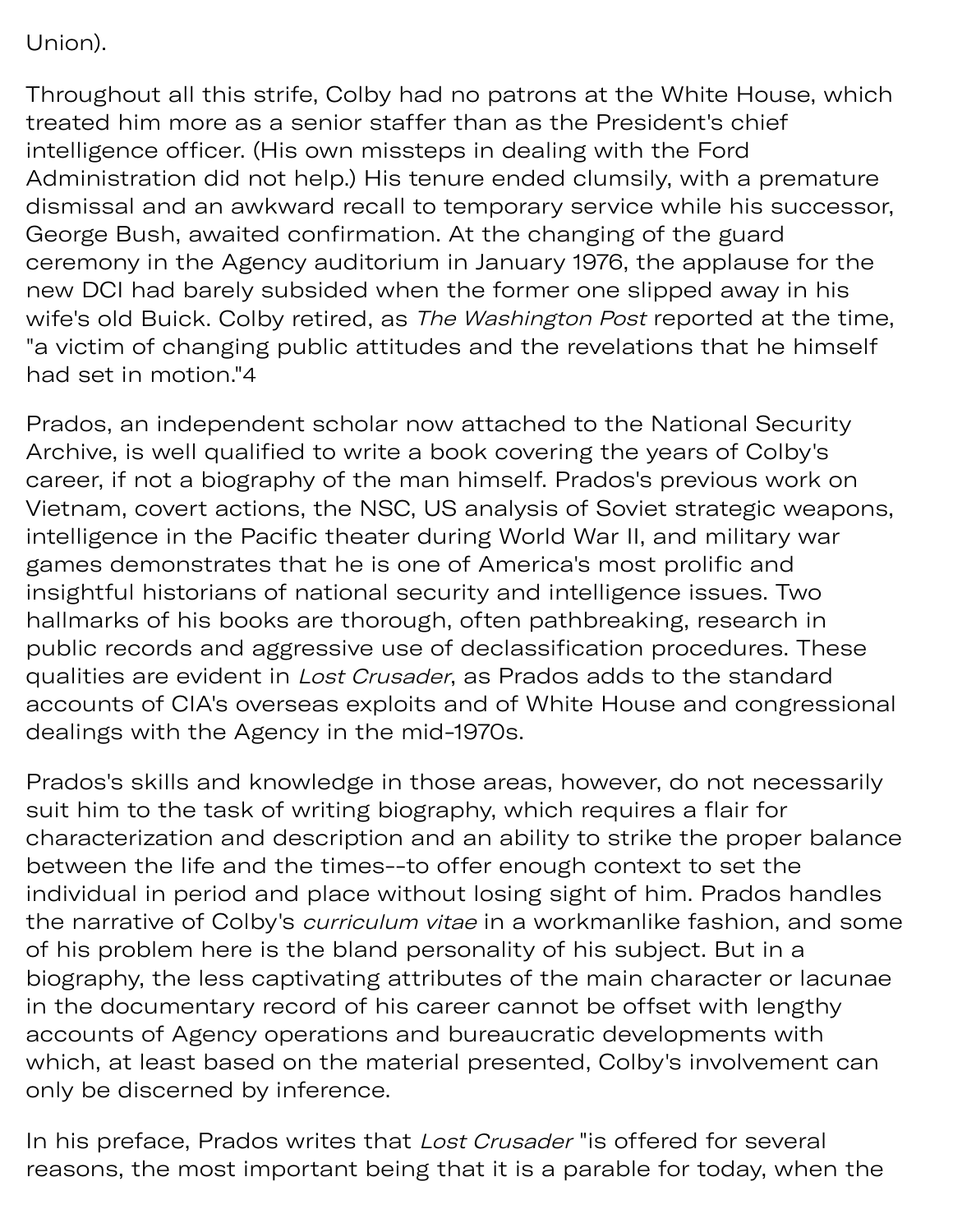p eing that it is a p y Central Intelligence Agency and US intelligence in general again stand in need of visionary leadership."5 Sometimes in parables, however, the characters are made to carry more literary weight than they can bear. Prados overreaches when he describes Colby in almost heroic terms, as "one man [who] had the strength to swim against the tide in the crisis of the 1970s despite the personal and professional costs entailed."6 This conclusion also contradicts his later portrayal of Colby as a cunning damage-control artist who fended off congressional inquisitors with a carefully crafted process of partial disclosure.

Instead, it seems sufficient to assess Colby's directorship as a story of calculated good intentions gone somewhat awry. He sought to save the CIA politically by sacrificing some of its secrets, admitting wrongdoing, and promising to be better. His lawyerly approach kept the public attention on Agency abuses that could be corrected and away from considerations of the CIA's very existence. As Prados rightly, and more modestly, observes, " [Colby's] cooperation proved just sufficient to dissuade Congress from more forceful action . . . [and his] careful husbanding of CIA secrets limited the inquiries in the areas Langley found most uncomfortable."7 His studied openness, however, mollified few outside critics and outraged many Agency veterans, as did his firing of Angleton and his handling of perjury allegations against Richard Helms. (Some DO officers even went so far as to suggest, foolishly or scurrilously, that Colby was the Soviet mole Angleton had been hunting for.)

Surprisingly for a researcher of Prados's diligence, Lost Crusader contains many factual errors and questionable interpretations. Prados mixes up the CIA's supersonic reconnaissance aircraft, the A-12 Oxcart, with the Air Force's version, the SR-71 Blackbird. He misidentifies cryptonyms as digraphs. His statement that "the agency's analytical performance on Vietnam had played well during Lyndon Johnson's administration" is flat wrong.8 The Counterintelligence Staff's mail opening operation (HTLINGUAL) long predated its surveillance of antiwar activists (MHCHAOS) and was never directed primarily at them. Soviet operations did not halt during the molehunt, most of the "Family Jewels"9 were not about Counterintelligence Staff activities, and Angleton was not nicknamed "Mother." As DCI, Richard Helms had nothing to do with giving the comptroller's budgetary authority to the executive director--John McCone did that in 1963 when he combined the two positions.

On the interpretive side, several dubious examples deserve mention. Prados overstates McCone's support for South Vietnamese president Ngo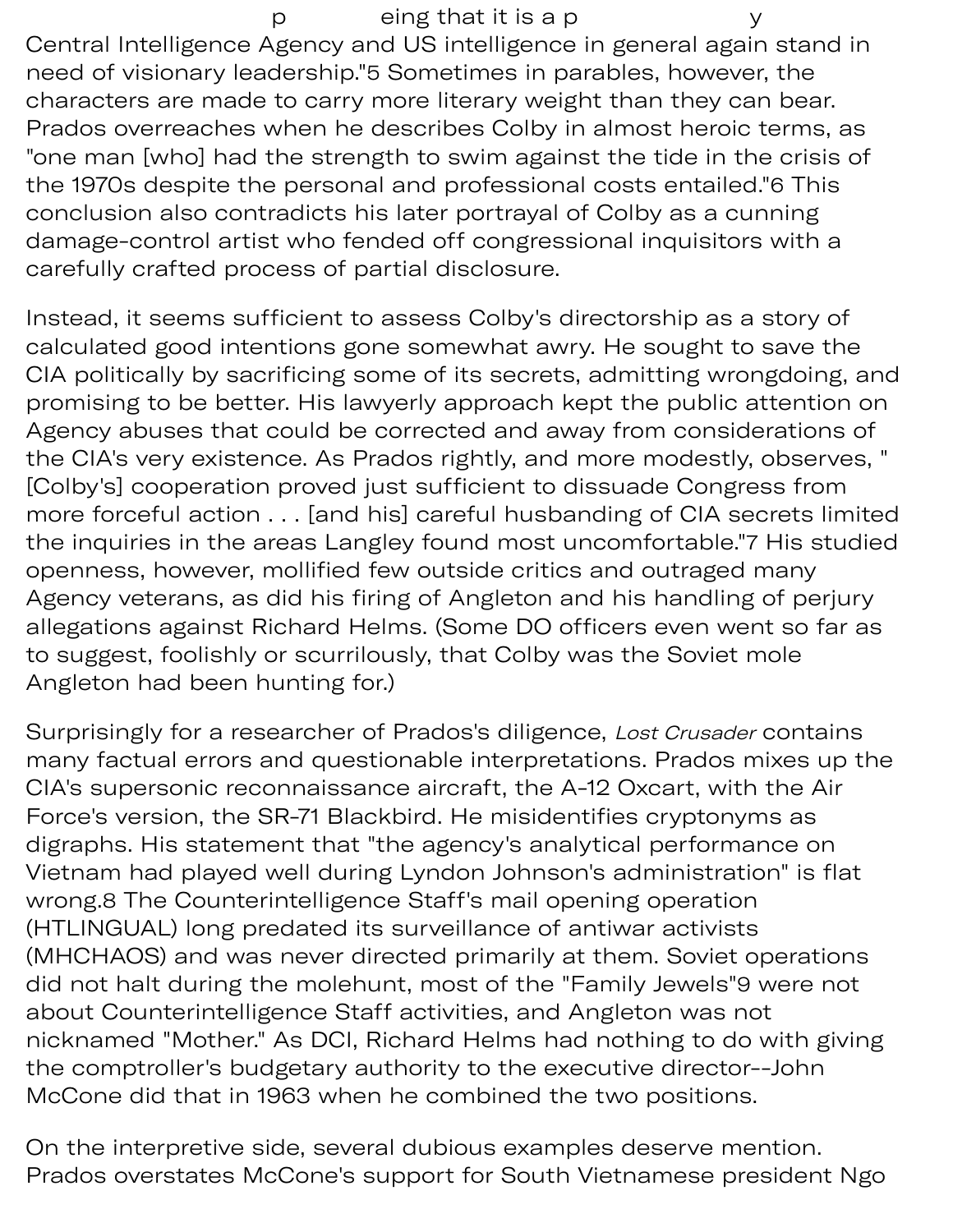Dinh Diem as being founded on their shared Catholicism; McCone was politically realistic, seeing no alternatives to Diem and predicting the revolving-door military juntas that succeeded him. Prados also misjudges Colby's influence on McCone on Vietnam affairs. McCone respected and drew upon Colby's Indochina expertise frequently, but he had his own ideas about how the United States should fight the war. Prados does not mention the assassination of John F. Kennedy as the main reason why the CIA mistreated KGB defector Yuri Nosenko. If Nosenko was not bona fide- and there were reasons, in addition to fellow defector Anatoly Golitsyn's allegations, to believe that he might not be--then his claim that the Soviets had not sent Lee Harvey Oswald to kill Kennedy had to be questioned; a potential *casus belli* was involved. Prados calls the CIA's covert action in Angola in 1974 "a dismal failure," but he does not mention that, whatever the program's merits and demerits, Congress cut off funds for it.10 Lastly, Prados deals with the congressional inquiries of 1975-1976 much too uncritically. He accuses Colby and the Ford administration of continually "stonewalling," but he says nothing adverse about the stream of leaks and all the publicity-mongering by some members of the Church and Pike committees investigating intelligence activities (such as Frank Church's pre-presidential campaign posturing).

There is no doubt, however, as Prados shows, that for some years after Colby's directorship, US intelligence was not the same, for better and for worse. In Colby's (and Prados's) estimation, those changes were mostly for the good. Soon after he left Langley in January 1976, Colby wrote that:

Intelligence has traditionally existed in a shadowy field outside the law. This year's excitement has made clear that the rule of law applies to all parts of the American Government, including intelligence. In fact, this will strengthen American intelligence. Its secrets will be understood to be necessary ones for the protection of our democracy in tomorrow's world, not covers for mistake or misdeed. . . . The costs of the past year were high, but they will be exceeded by the value of this strengthening of what was already the best intelligence service in the [world.](https://world.11)11

Prados suggests that Colby's example "may offer hope for those who see the need for change today."12 Because of our experiences with terrorism and war during the past two years, however, US intelligence is looking more like it did before Colby: greater secrecy and security, more use of espionage and covert action, congressional deference to the White House in intelligence matters, the de facto lifting of the ban on assassinations, and even efforts to give the Agency authority to operate domestically. Perhaps after the war against terrorism subsides and the inevitable political recriminations begin, "America's spies will wish William E. Colby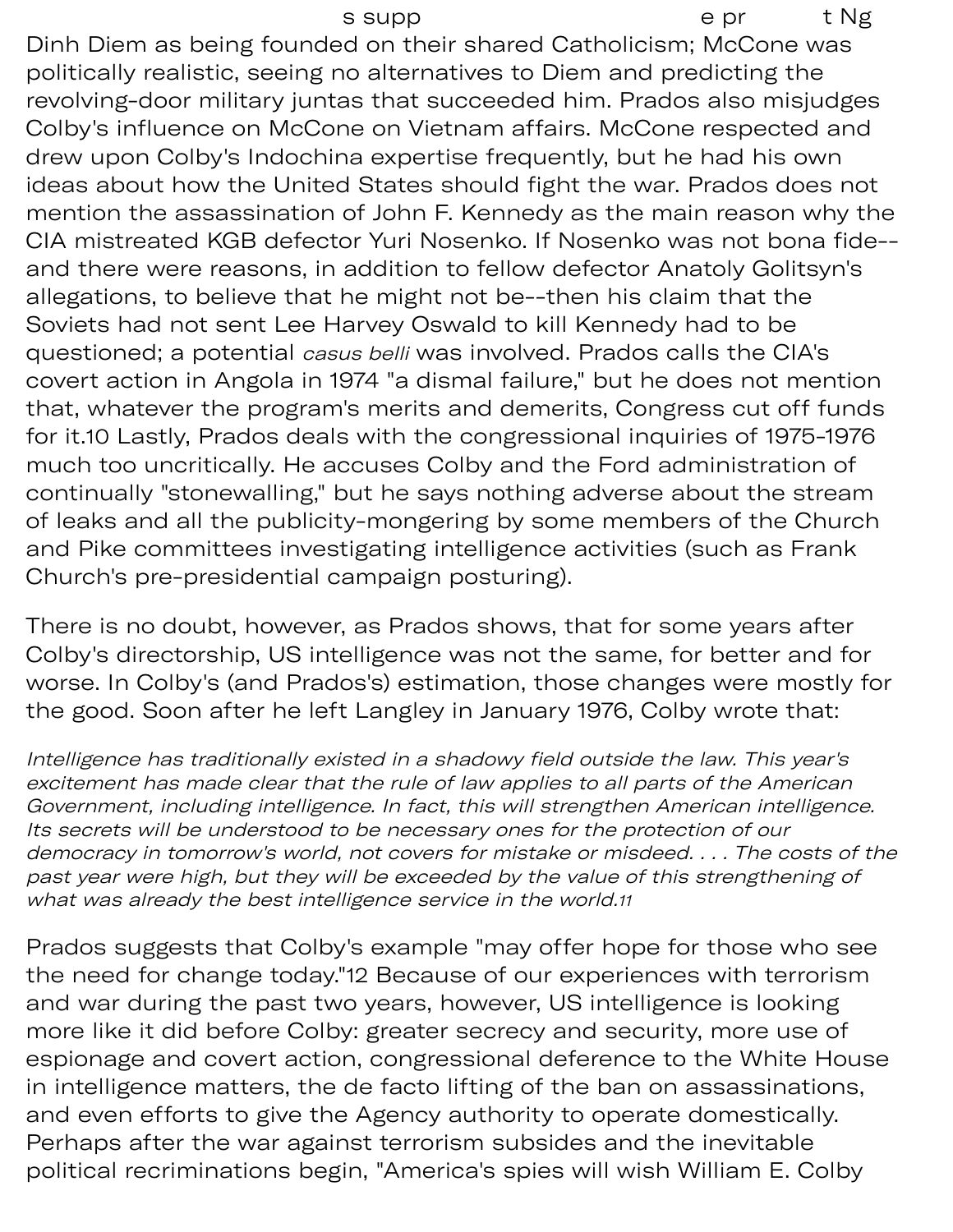were still with them," as Prados predicts.13 That will be so mainly because, as the history of US intelligence reform shows, plus ça change, plus c'est la même chose.

## Footnotes

1 Besides the work under review, the only extended published discussion of Colby is in the context of his dismissal of the Agency's controversial counterintelligence chief, James Angleton: Edward Jay Epstein, "The War Within the CIA," Commentary, Vol. 66, No. 2 (August 1978), pp. 35-39. Colby wrote a fair-minded memoir-- Honorable Men: My Life in the CIA (New York, NY: Simon and Schuster, 1978)--and a somewhat tendentious account of the Vietnam War, Lost Victory: A Firsthand Account of America's Sixteen-Year Involvement in Vietnam (Chicago, IL: Contemporary Books, 1989).

2 PHOENIX was a covert action program run from 1967 to 1971 by the CIA, the US Army, and South Vietnamese policy and intelligence organizations to identify and destroy Viet Cong leadership cadre in the South. Its activities included intelligence collection, paramilitary operations, and psychological

warfare. PHOENIX became infamous for the capture or killing of nearly 50,000 suspected communists in roundups conducted by local security forces. Colby ran PHOENIX in his cover role as director of Civil Operations and Rural Development Support (CORDS) for the Agency for International Development. He always maintained that abuses in the program were not widespread and were contrary to official policy, and that most Viet Cong were killed during combat operations and not while in South Vietnamese custody. The best published account of PHOENIX is Dale Andradé's Ashes to Ashes: The Phoenix Program and the Vietnam War (Lexington, MA: D. C. Heath, 1990).

3 GLOMAR, according to Prados (pp. 266-267), was a technically remarkable project to raise a Soviet submarine that had sunk three miles deep in the Pacific Ocean northwest of Hawaii in 1968. The operation involved the construction of a special ship--purportedly a deep-sea mining vessel--that would grab the submarine with giant claws and haul it to the surface. One of the claws broke in the attempt to lift the submarine, and a large section of its hull cracked off and fell back to the ocean floor. The costly project reportedly did not yield the intelligence bonanza that its planners had hoped for.

4. Laurence Stern, "CIA's Colby Makes Way for Bush," The Washington Post, 31 January 1976, p. A1.